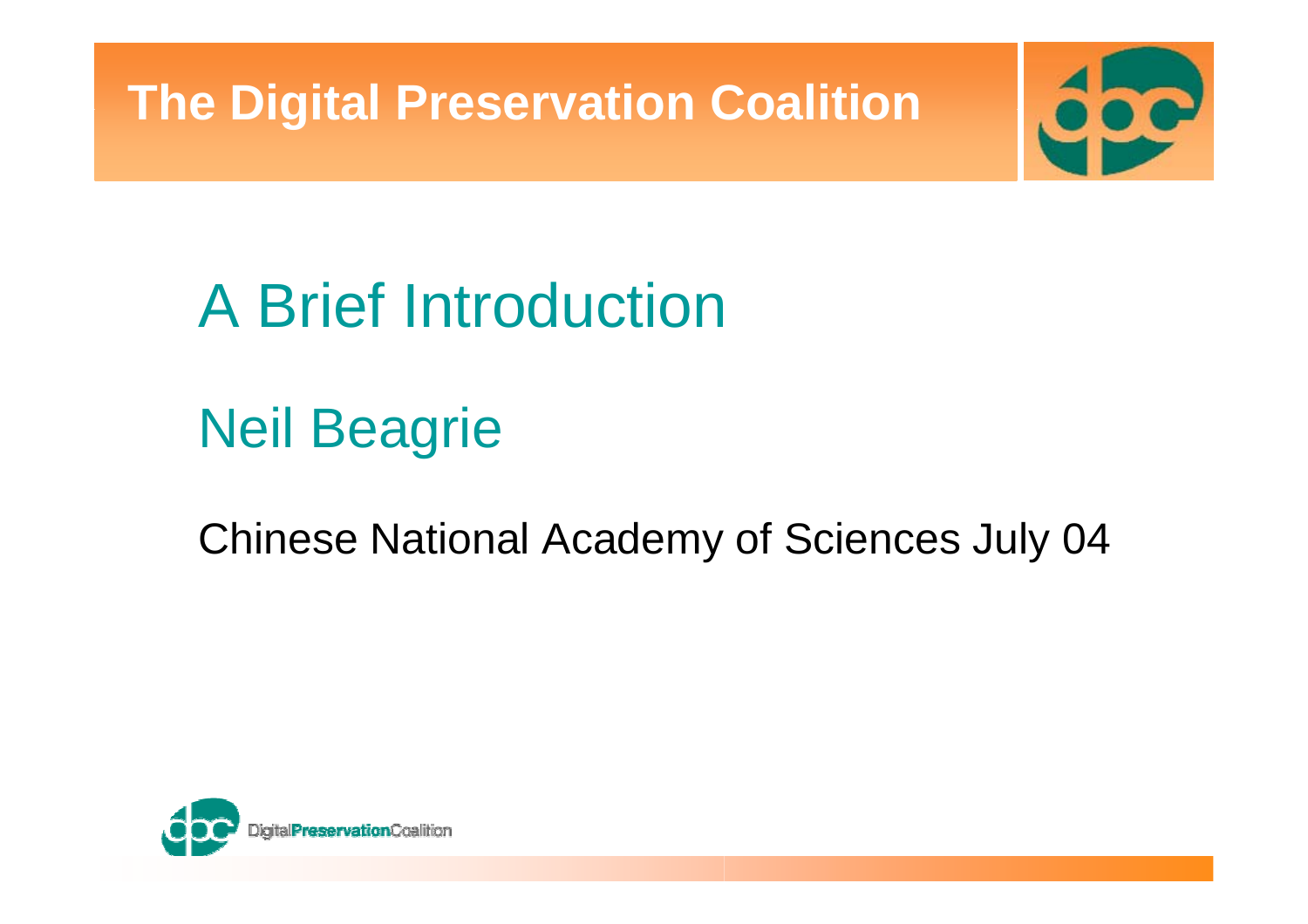# **Mission of the DPC**



" The aim of the Digital Preservation Coalition is to secure the preservation of digital resources in the UK and to work with others internationally to secure our global digital memory and knowledge base "

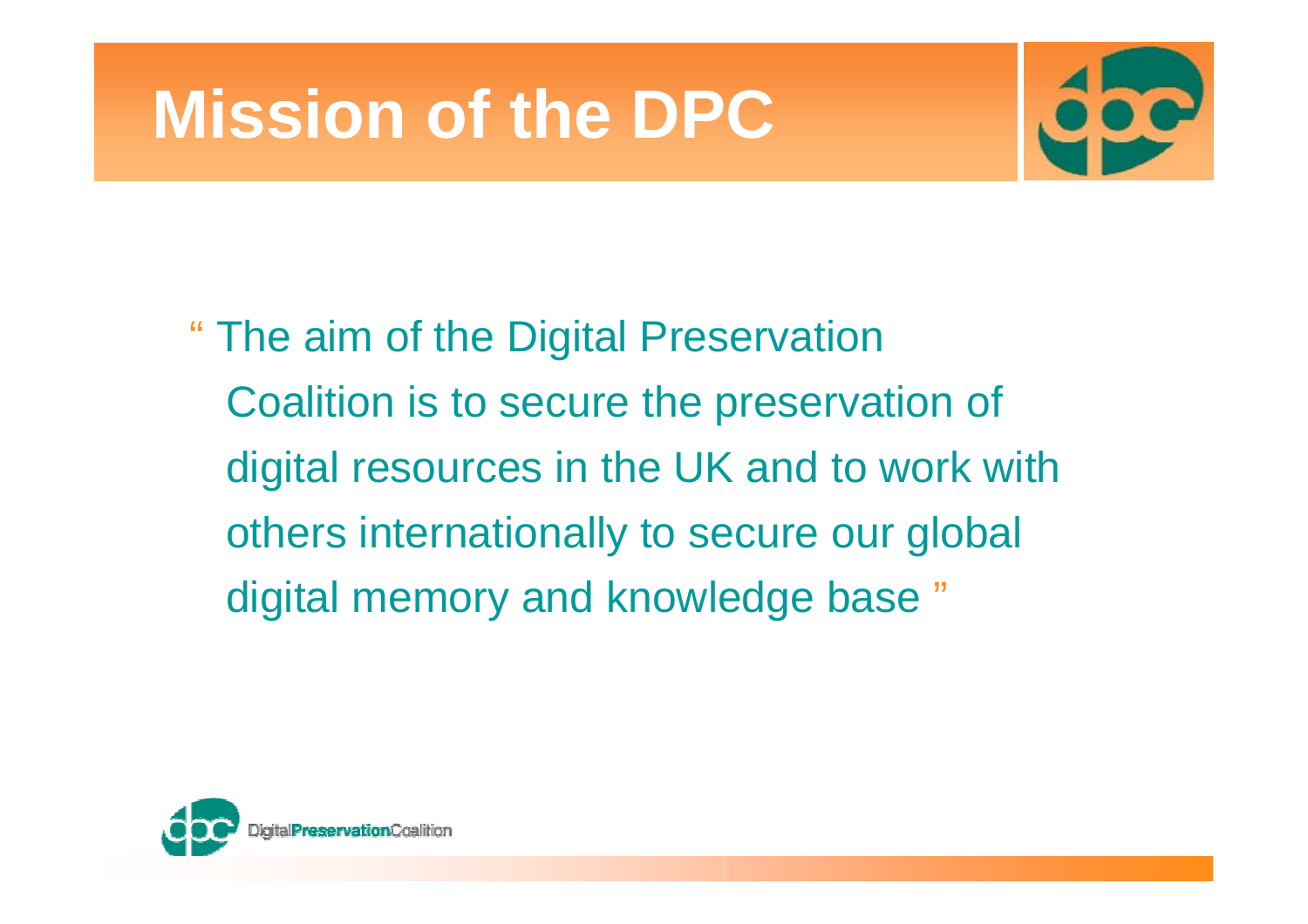# **Timeline**



• **March 1999**: A JISC/BL workshop recommended establishing a coordinating mechanism to tackle digital preservation

• **June 2000**: JISC Preservation Focus post established. Its main priority was to establish the DPC

- **January 2001**: First Summit meeting held, first civic meeting with 9 full members
- $\bullet$ **July 2002:** DPC established as a not-for-profit Company Limited by Guarantee
- **May 2003:** New post of Digital Preservation Co-ordinator was established, first fulltime employee
- **March 2004:** 27 members of the DPC, comprising a wide cross- sectoral range

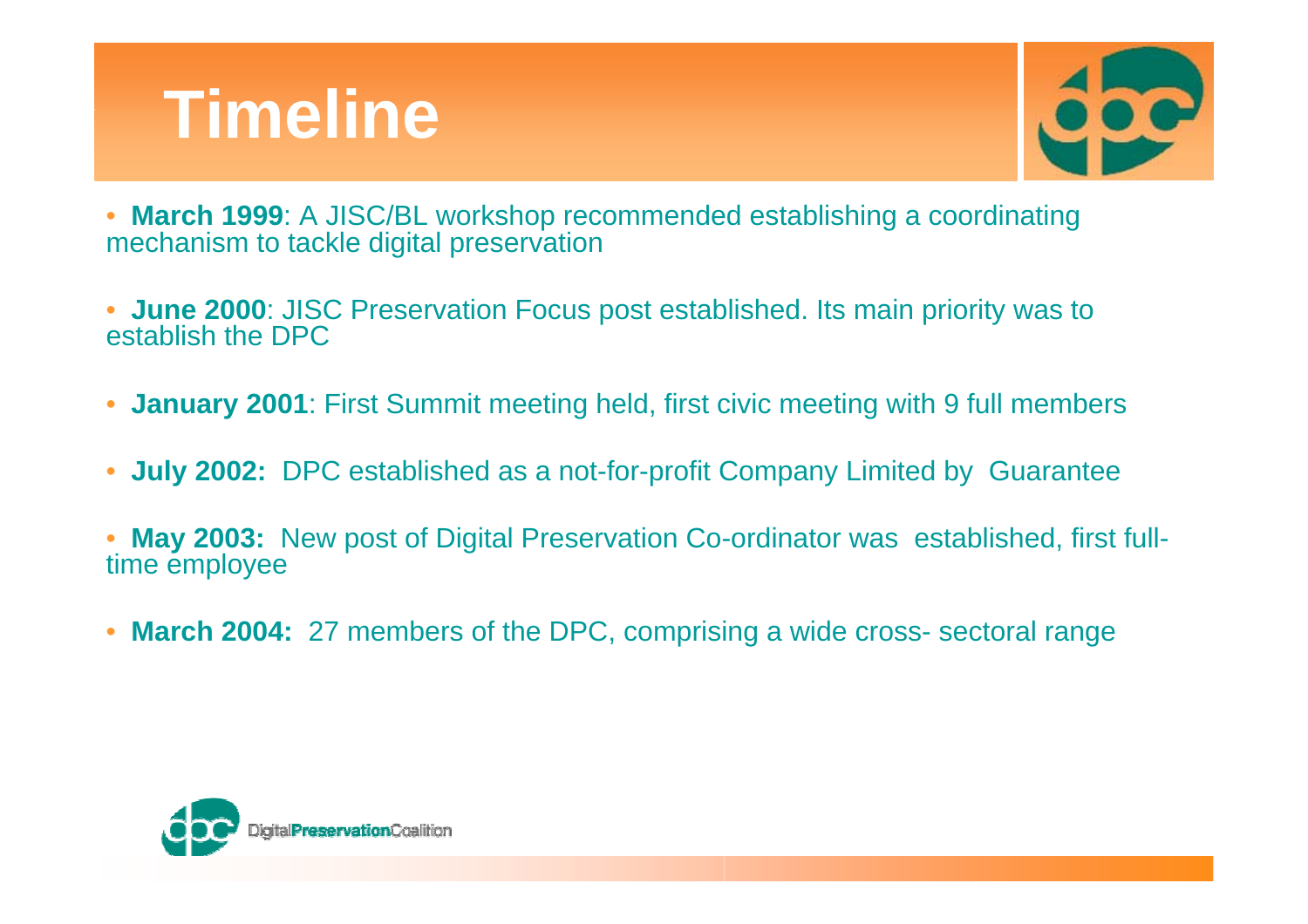## **Members of the DPC**





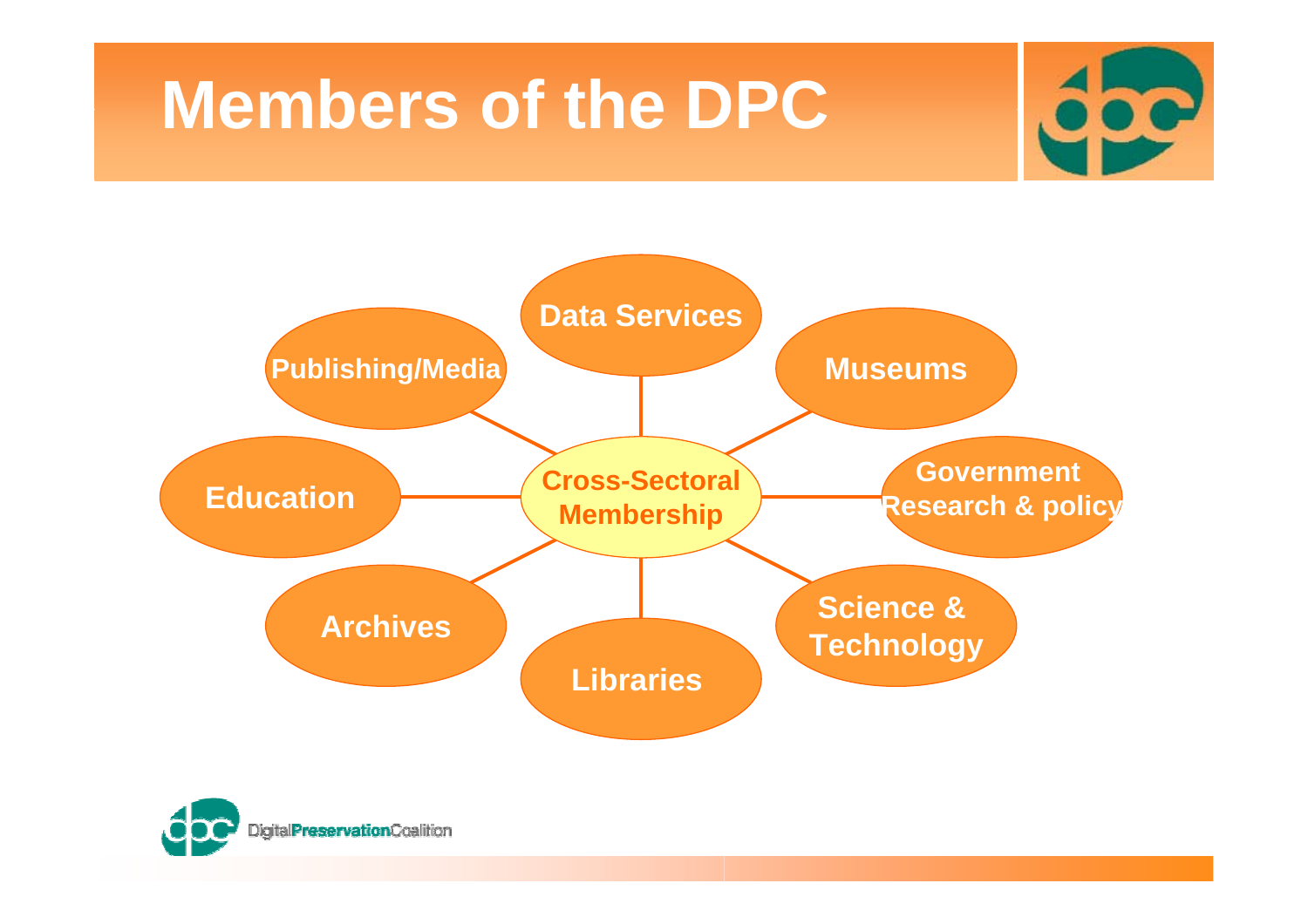# **Rationale for the DPC**



#### **What does the DPC do?**

- $\bullet$ **Raises the profile** of Digital Preservation
- $\bullet$  **Runs advocacy campaign** which targets stakeholders: ¾ Owners and Creators of digital resources; Funding bodies
- $\bullet$ **Provides examples** of Good Practice
- •**Highlights** where gaps and priorities for action and responsibility are
- $\bullet$ **Acts as catalyst** for Action

¾ Builds partnerships, disseminating information; maintaining current awareness, develops projects



ligitalPreservationCoalition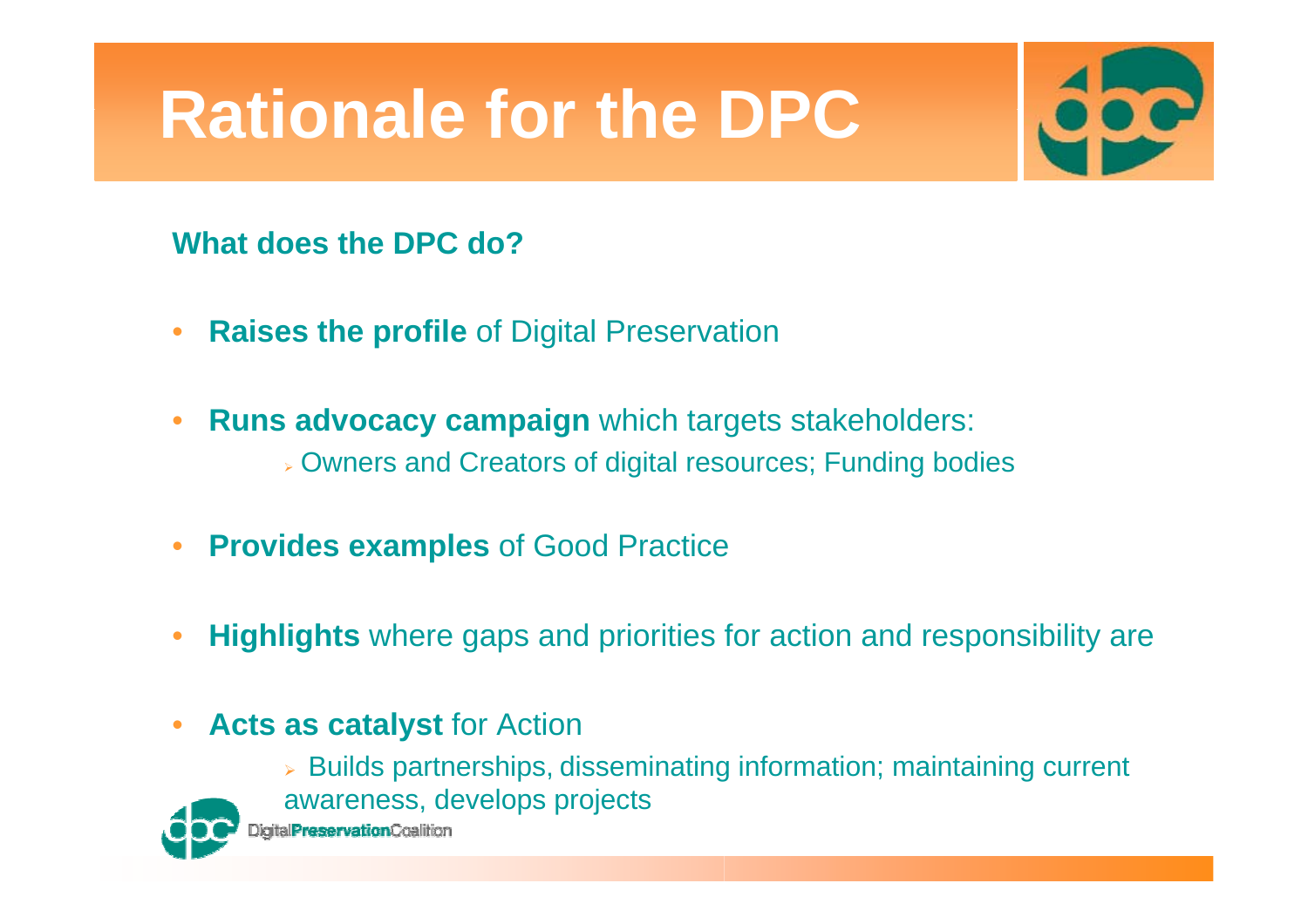# **Programme of Activities**



- The DPC is committed to building digital preservation infrastructure in both the UK and the global environment
- $\bullet$ DPC carries out its functions via six Work Packages
- • A Programme of Activities is also in place which maintains a global perspective and attracts a world-wide audience
- • International collaboration is important to the DPC:
	- ¾ Memorandum of Understanding with National Library of Australia (NLA) means that the UK has an input to PADI, and 'What's New in Digital Preservation' is prepared jointly between the DCC and NLA
	- ¾ Potential for future collaboration with Europe (6th Framework) and USA: Cornell University, and Library of Congress
- •**Collaboration through Memorandum of Understanding and/or working groups**

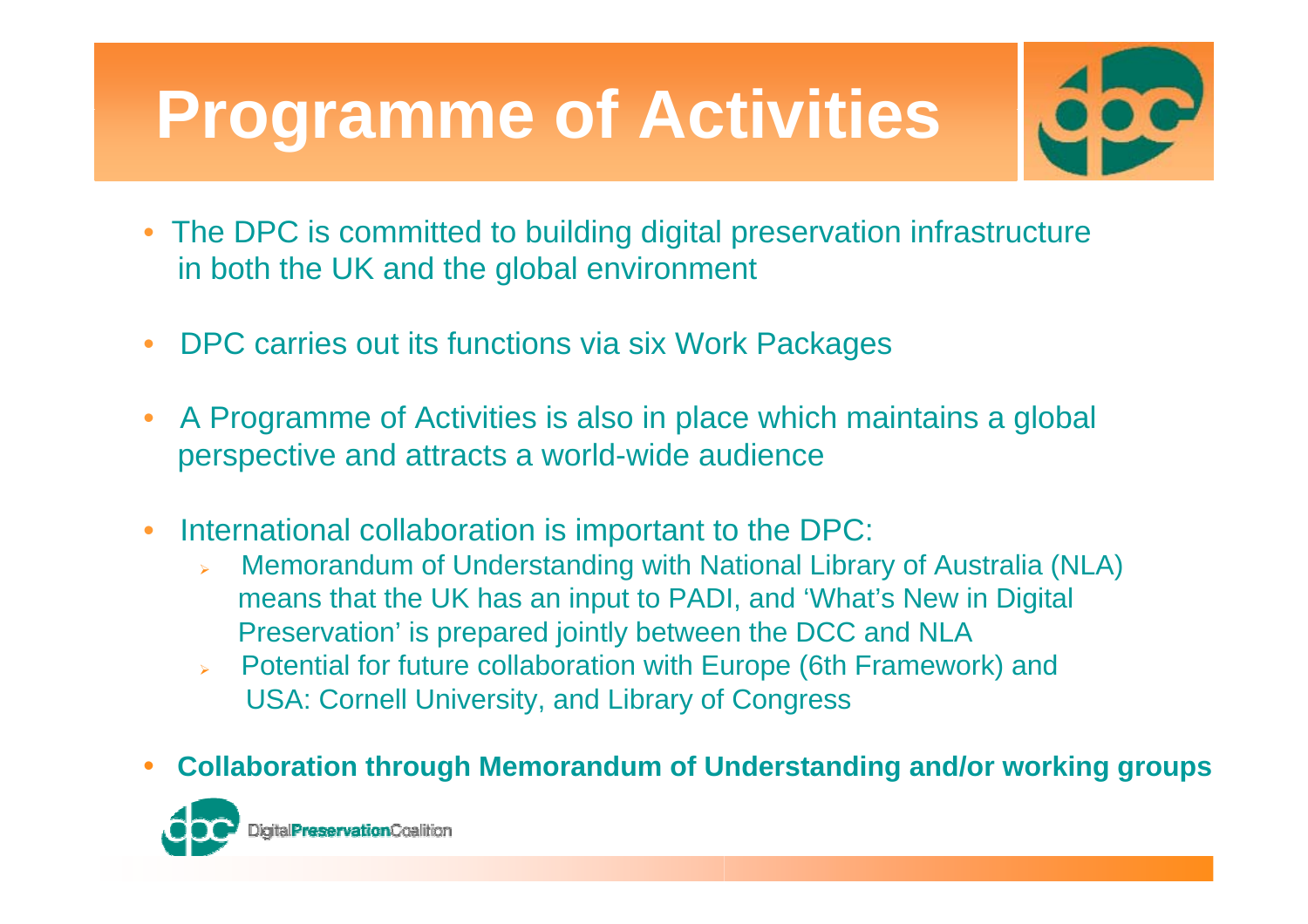# **Six Work Packages**



- **1. Promoting Digital Preservation**
- **2. Acting to increase funding**
- **3. Fostering collaboration and forging strategic alliances**
- **4.Producing, providing, and disseminating information**
- **5. Promoting and developing services, technology, standards and training**
- **6. Continuing to develop the Coalition's activities**

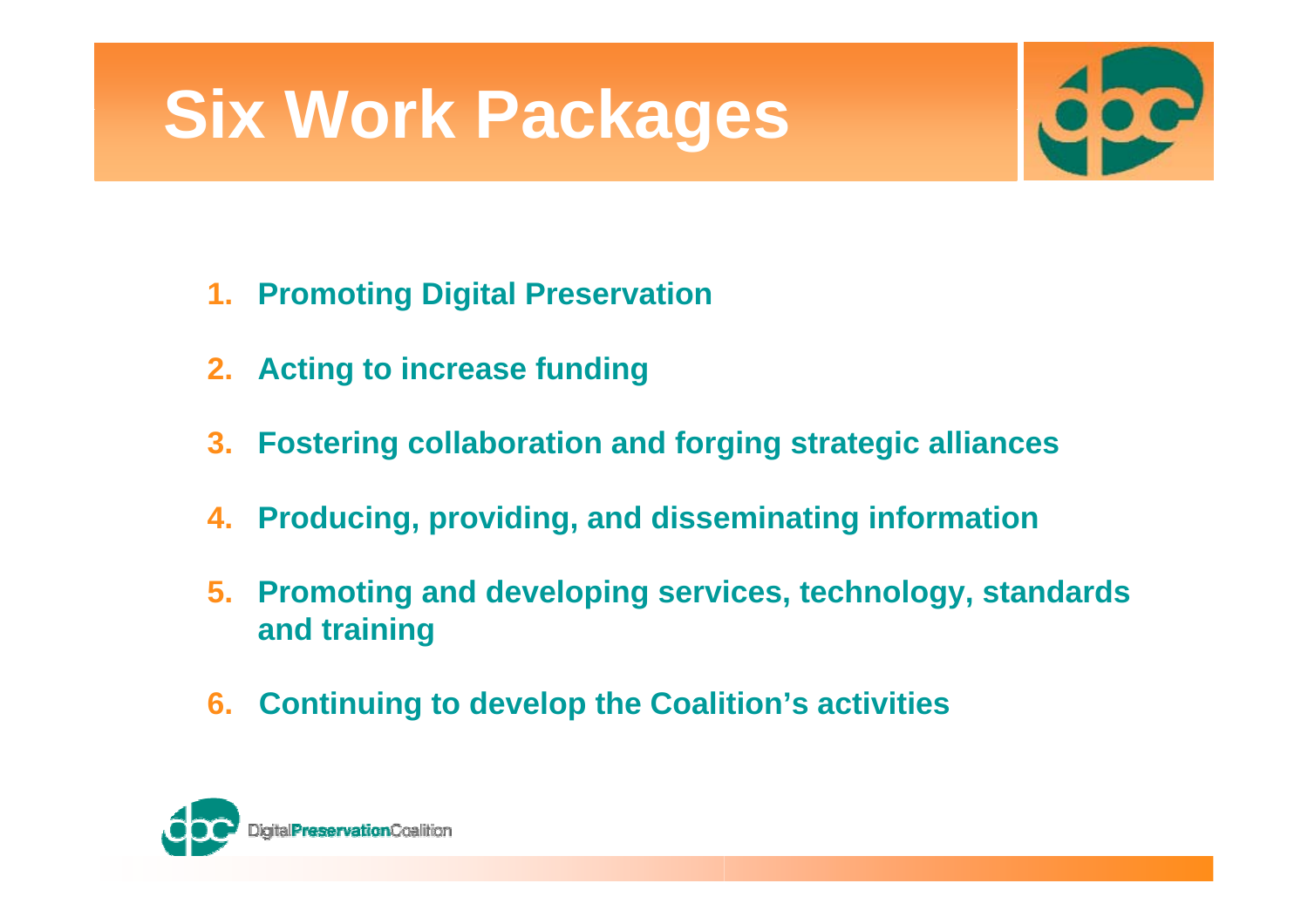#### **DPC Forums**

- •Three held each year which focus on different themes
- • Provide a key method for disseminating information on current activities and keeping them informed of developments in the field
- •Also provides excellent networking opportunities
- • Themes have included: Web Archiving; Open Source Software; Digital Curation; Preservation Metadata; Cost/business models
- •Evaluation feedback so far has been very positive

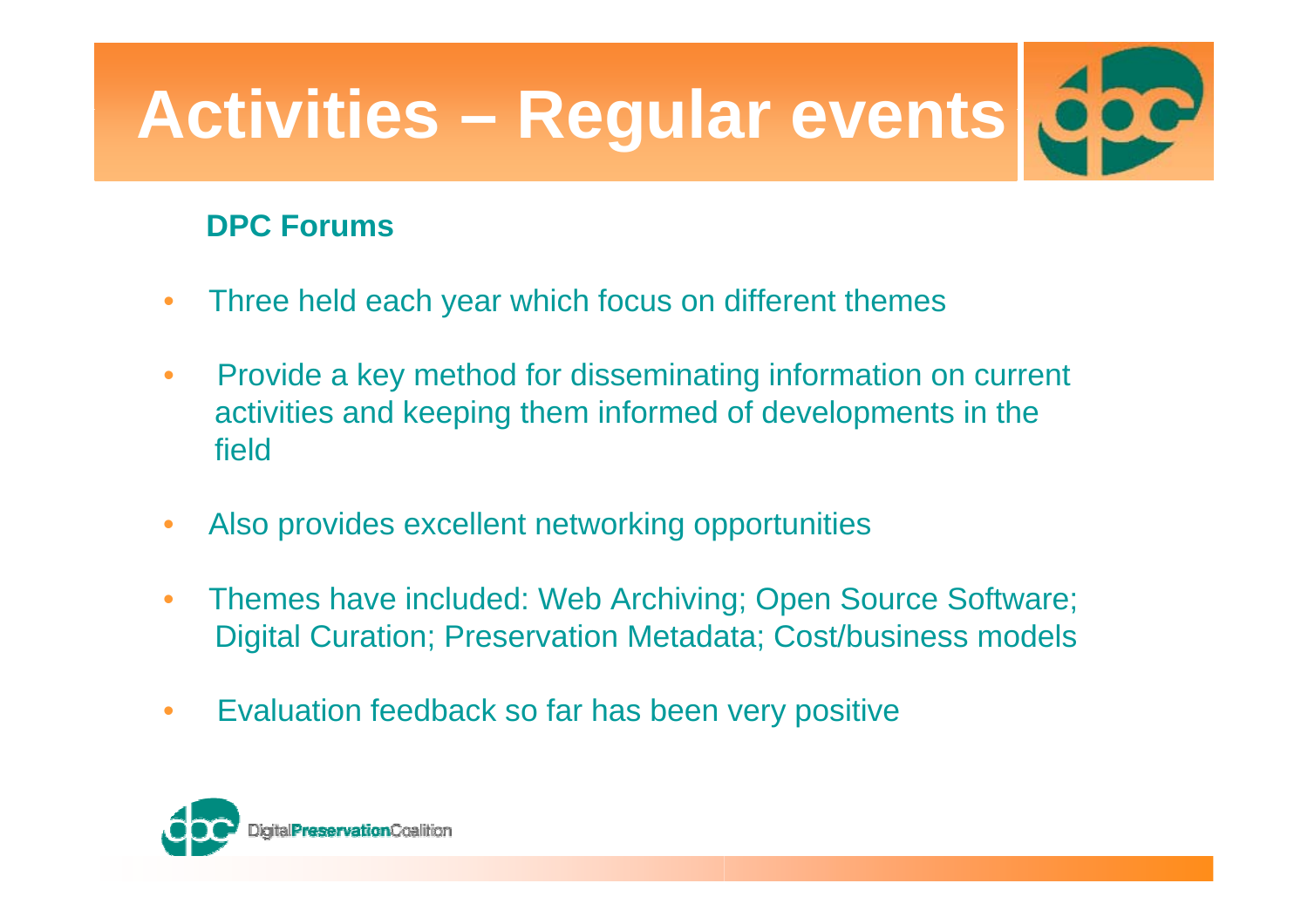- • **Training Workshops for DPC members:** Three have already taken place in Edinburgh, London and Belfast
- • **DPC Website:** The site has received 1.3 million hits since it was established. A private members area is also available which holds information for members, technology reports, shared documents. Most popular is the online version of the Preservation Management Handbook
- • **List Serve:** The popular JISCmail Digital Preservation list has grown to more than 1000 members. A private list for members has also been created.

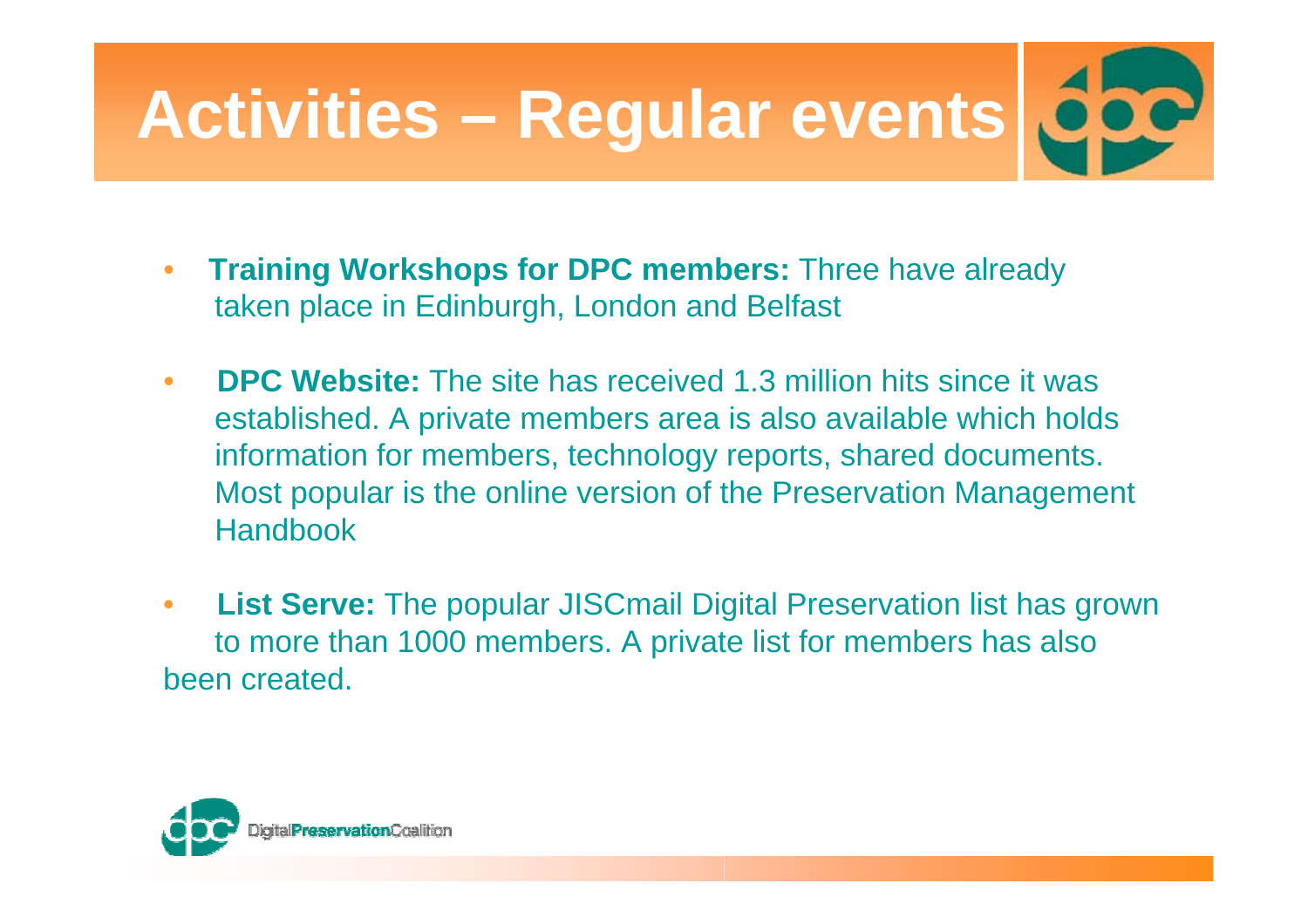#### **'What's New in Digital Preservation?'**

- • A quarterly report prepared by the National Library of Australia's PADI and the DPC (UKOLN compiles this for the DPC)
- • PADI, set up in 1996, is a comprehensive subject gateway to international digital preservation resources
- • The reports lists a summary of international preservation activities
- • Information compiled from the PADI gateway and mailing lists



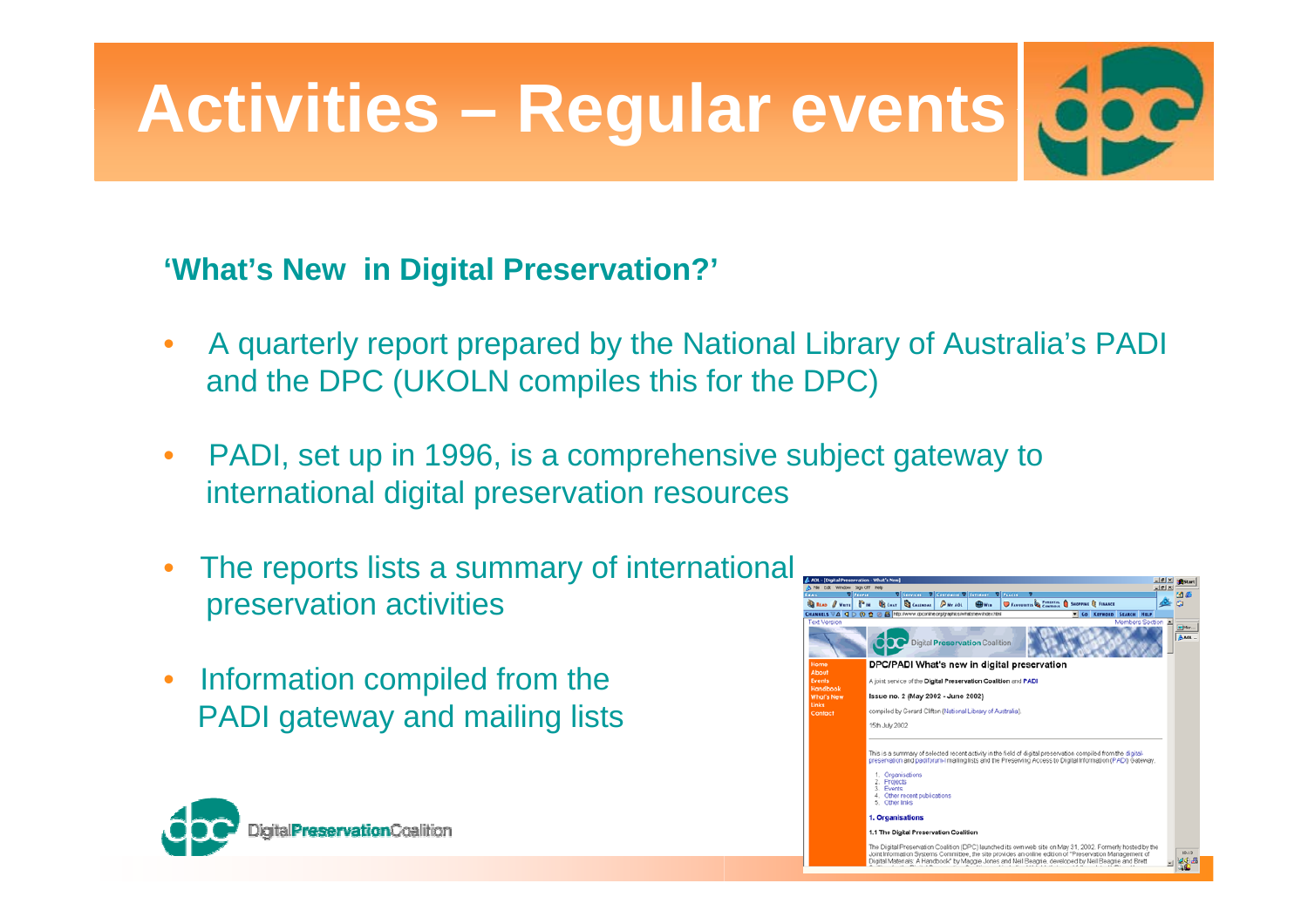#### **Advocacy Campaign**

- • Little awareness of digital preservation dilemma outside of the information community – only one reference to digital preservation in 2002, before the PR campaign was underway.
- $\bullet$  DPC embarked on a professional PR and Media Campaign to raise the profile of digital preservation in both national and specialist media
- •PR consultant hired to assist with 2002 DPC launch
- • Launch at House of CommonsFebruary 2002



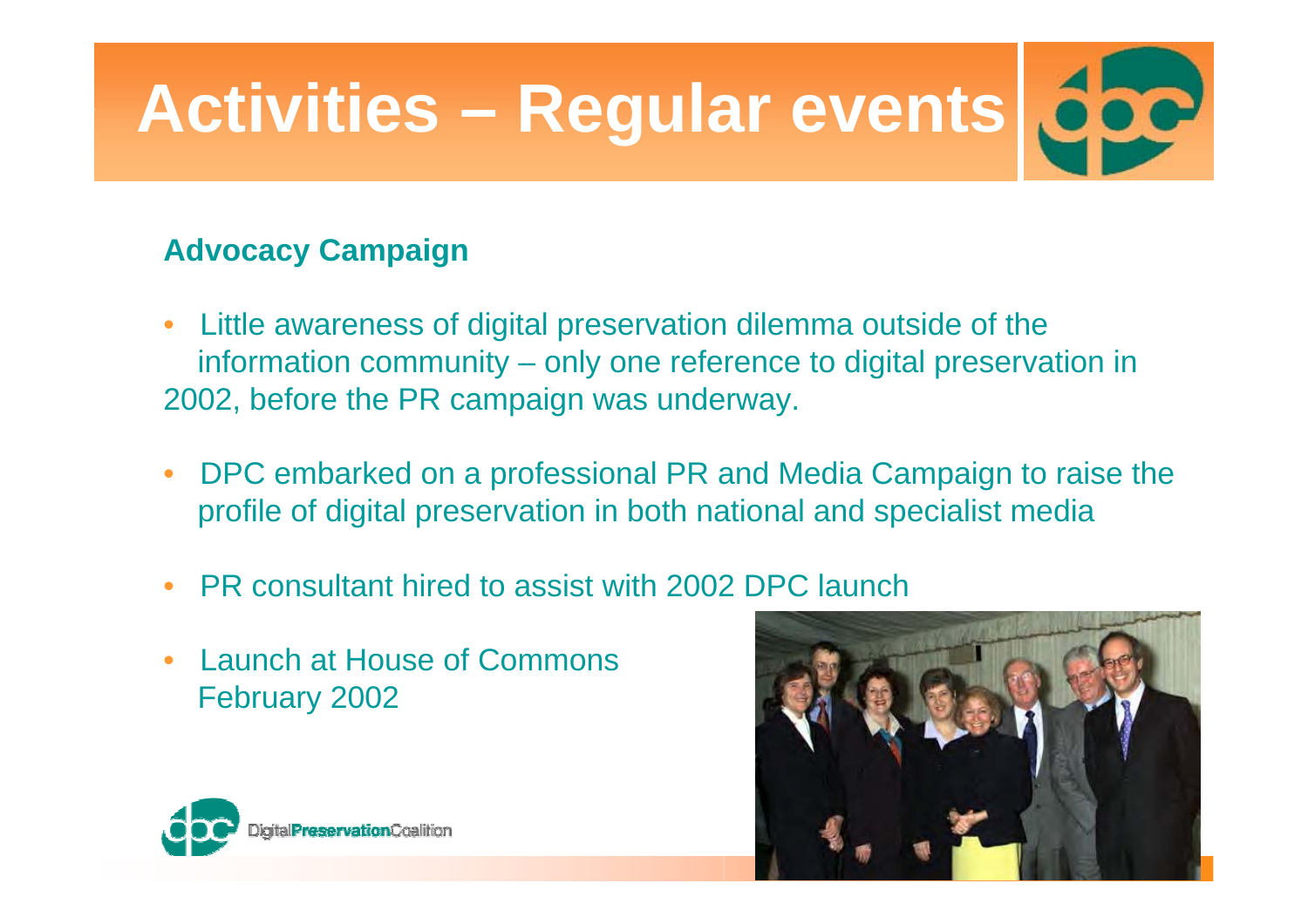#### **Advocacy Campaign**

• Twenty-five articles have appeared in the national media in the first year of the DPC's operation including a strong presence in the Guardian's Online supplement Now, selected projects are focused on and promoted in the media



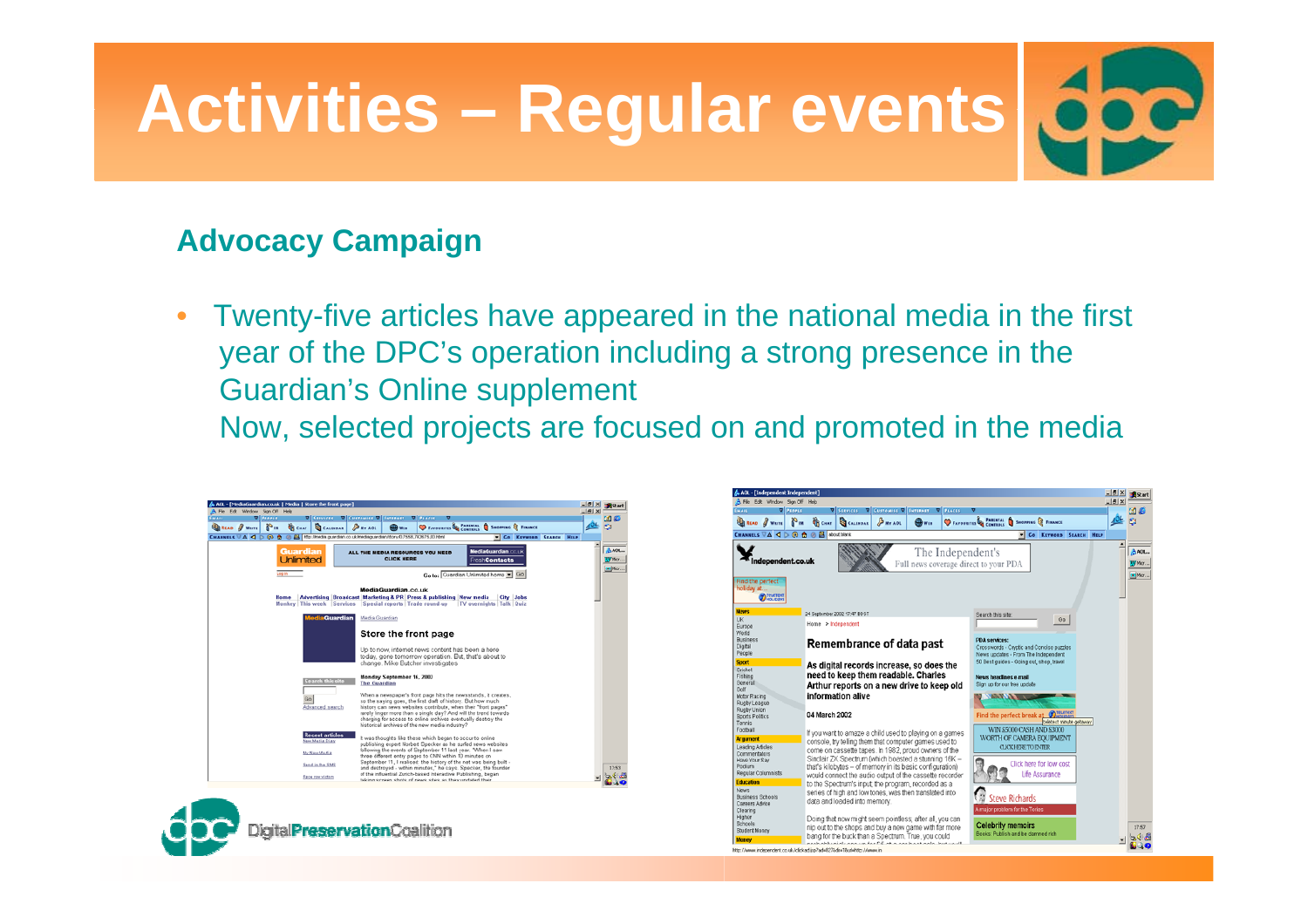

#### **Preservation Management of Digital Material Handbook**

- • Developed by Neil Beagrie and Maggie Jones in 2000 and is constantly updated Available free at: www.dpconline.org
- •Online version to be developed further
- Used as a basis for workshops and tutorials, and may be used for more intensive training programmes
- • Offers a practical step-by-step guide for those involved in all stages of digital preservation



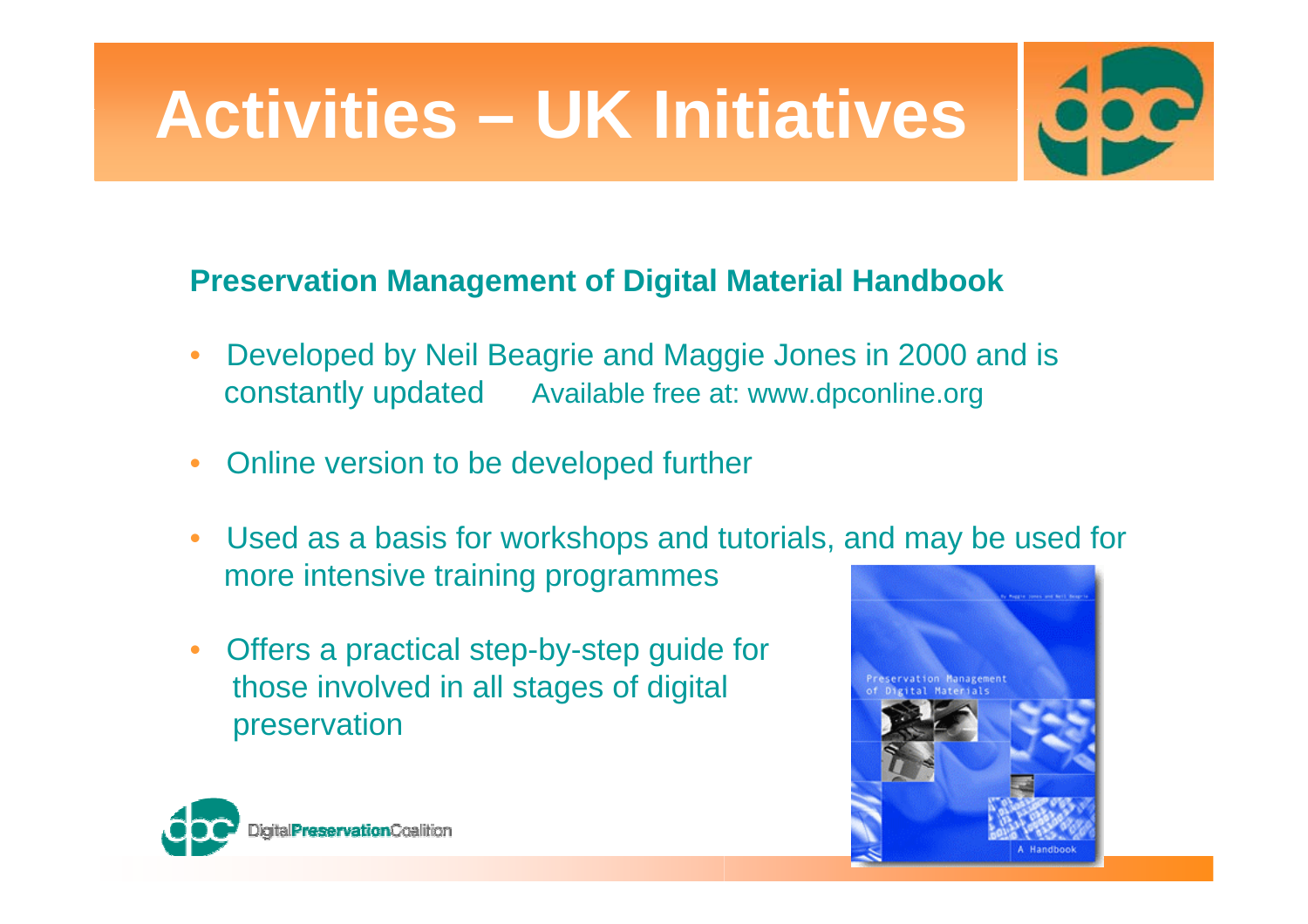**Digital Preservation Award:**



- $\bullet$  This award, the first of its kind, is worth £5,000 and recognises achievement in the digital preservation field
- • Sponsored by the DPC, it is aimed at encouraging creative and practical approaches to the preservation of 'born-digital' materials
- $\bullet$  The award reflects significant progress both in the work of the DPC and institutions who are carrying out important digital preservation work
- • The 2004 winner announced at an awards event on 22nd June 2004

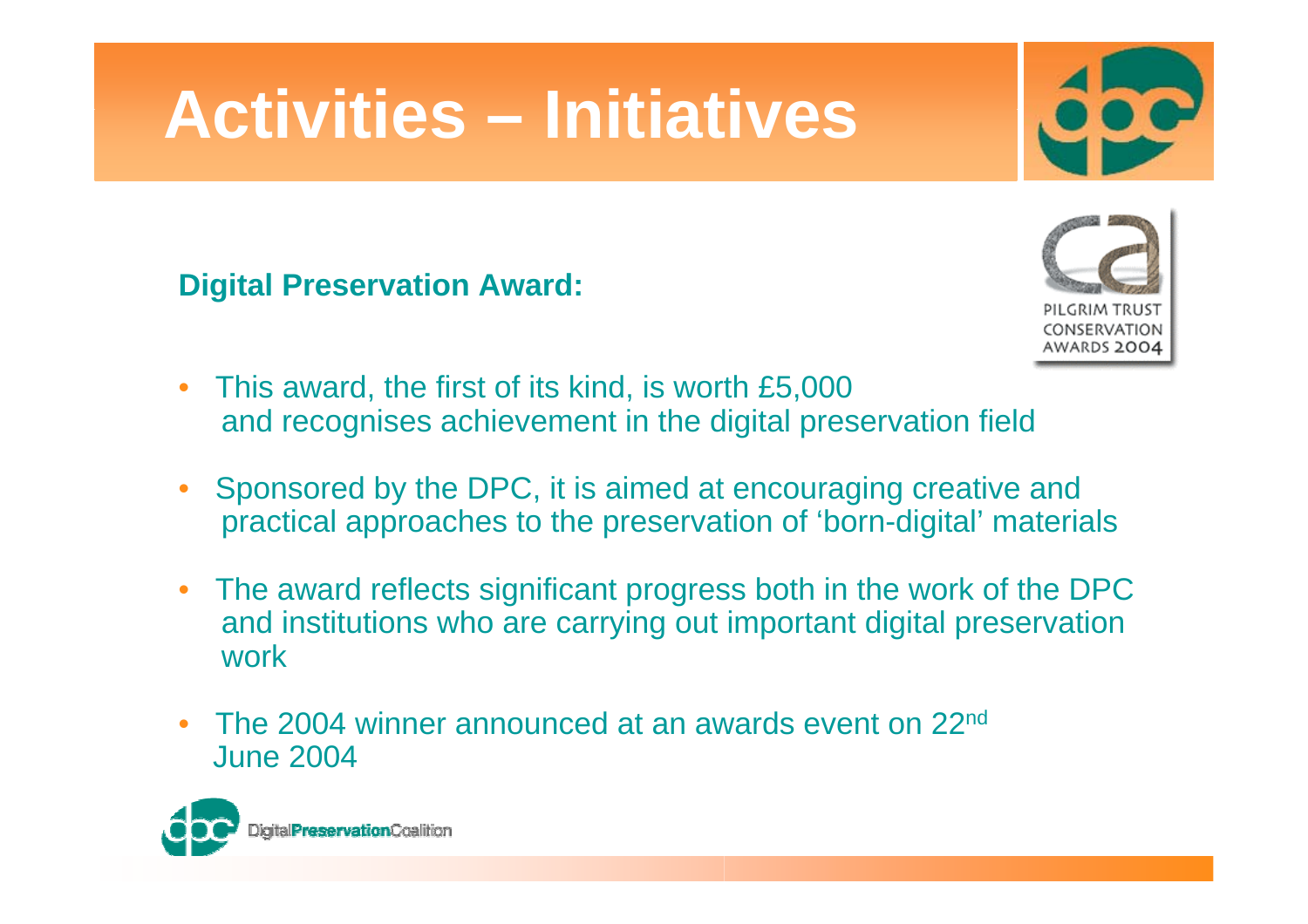

#### **UK Needs Assessment Exercise:**

- $\bullet$  One of the goals of the DPC is to *"get digital preservation on the agenda of key stakeholders in terms that they will find persuasive and understand"*
- $\bullet$  A survey of DPC members was carried out to provide more detailed information on the current state of play in digital preservation
- $\bullet$  Aim is to highlight priorities for action over the next 18 months and to carry out targeted approaches

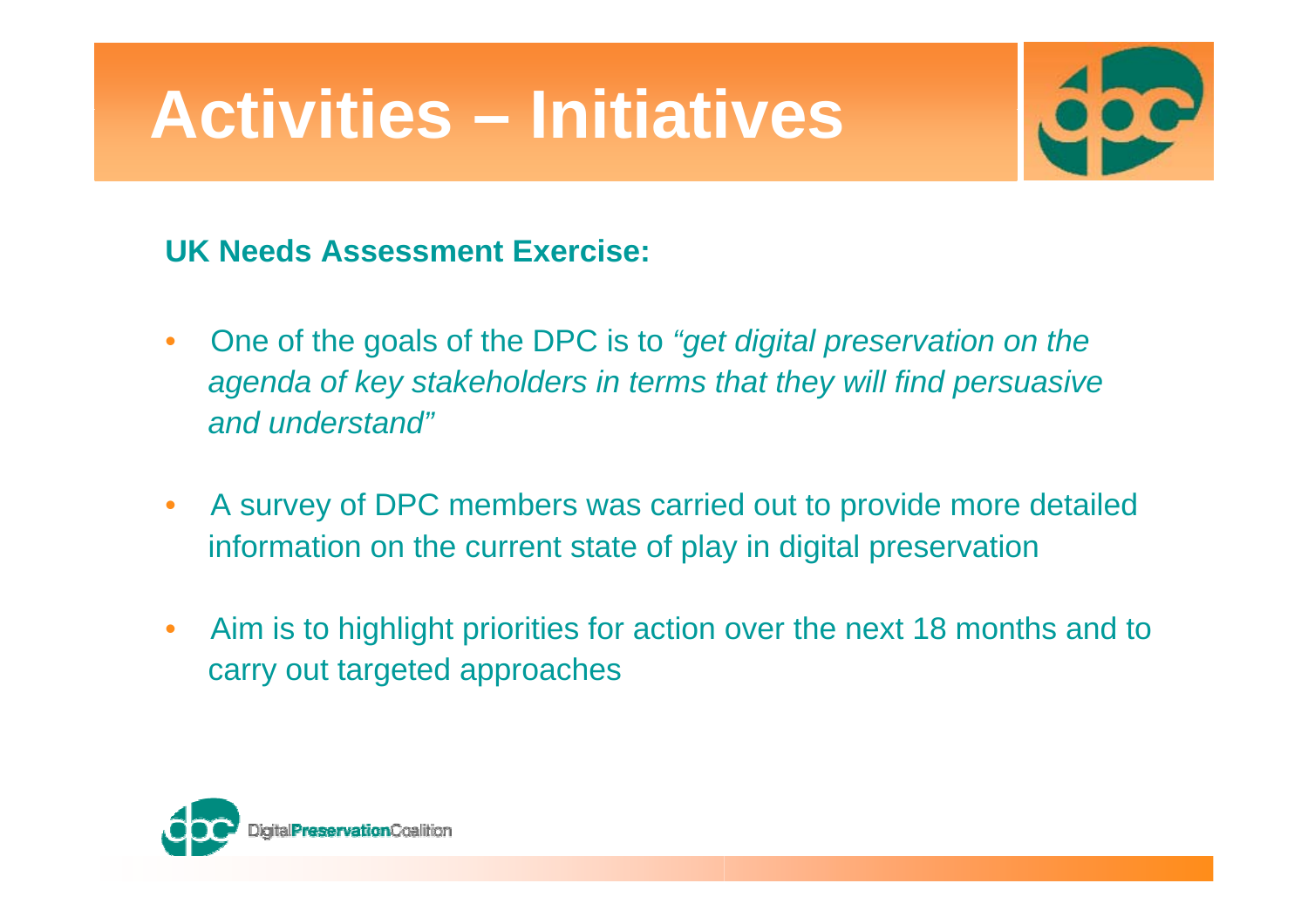

**Results of UK Needs Assessment Exercise:**

- • The survey led to a workshop for DPC members, which in turn led to a number of recommendations for the DPC to take forward
- $\bullet$  An implementation plan included 24 tasks for the DPC to follow up, among which were:
	- ¾ Seeking funding for a survey of regional organisations (identified as high priority at the workshops)
	- $\triangleright$  Facilitating planning and development of intensive training programme
- • These exercises also help to further support the case for increased investment in national digital preservation infrastructure

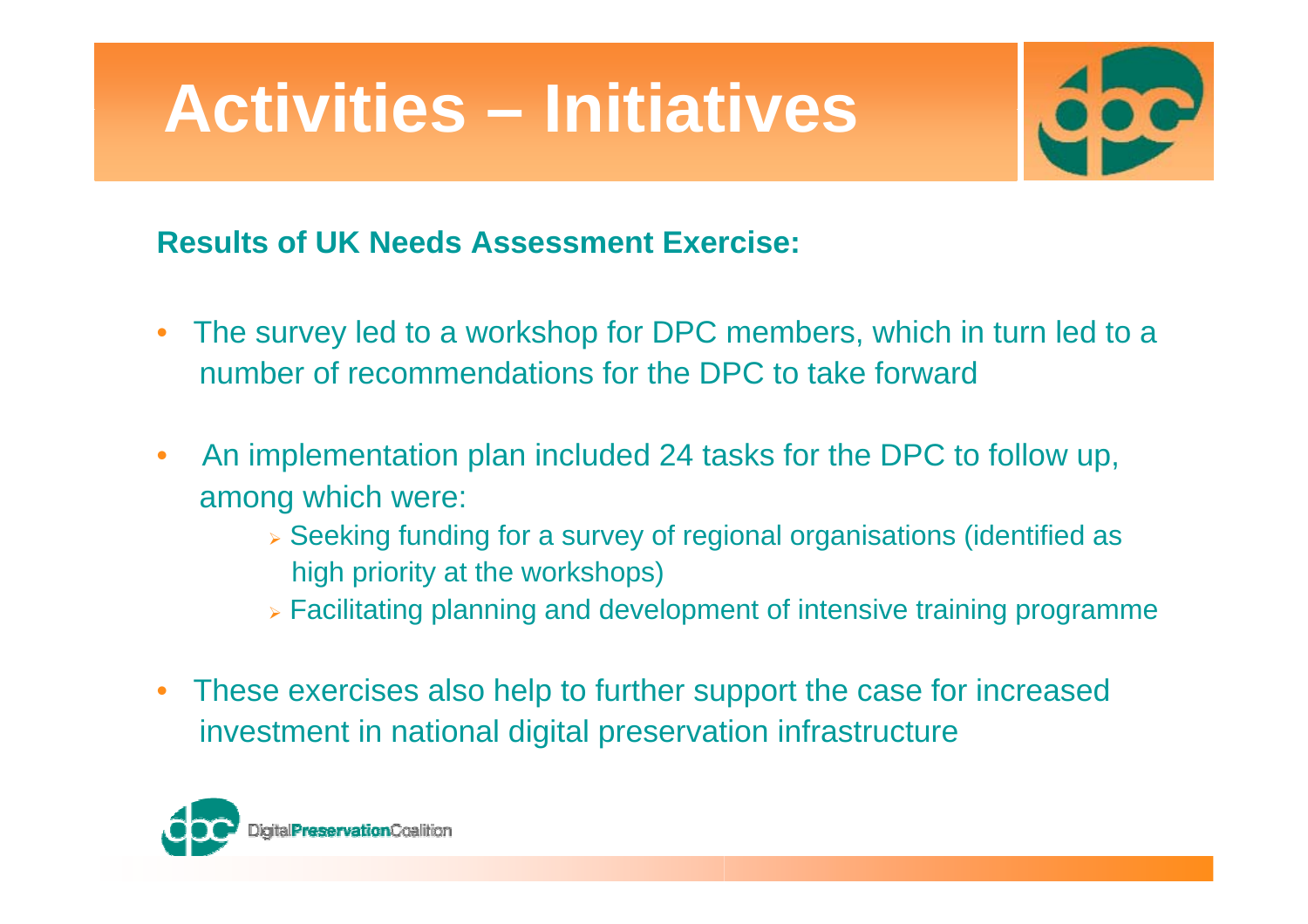

#### **Technology Watch Reports:**

- These are user-friendly reports the DPC has commissioned experts to write. Authors avoid complicated jargon-filled language so that reports are accessible to all
- • Reports focus on emerging preservation standards, technical formats, and developments in tools which are critical in assisting digital preservation activities
- • Reports available on the DPC website:
	- ¾ '*Introduction to OAIS*' Brian Lavoie/OCLC
	- ¾'*Institutional Repositories*' – Paul Wheatley